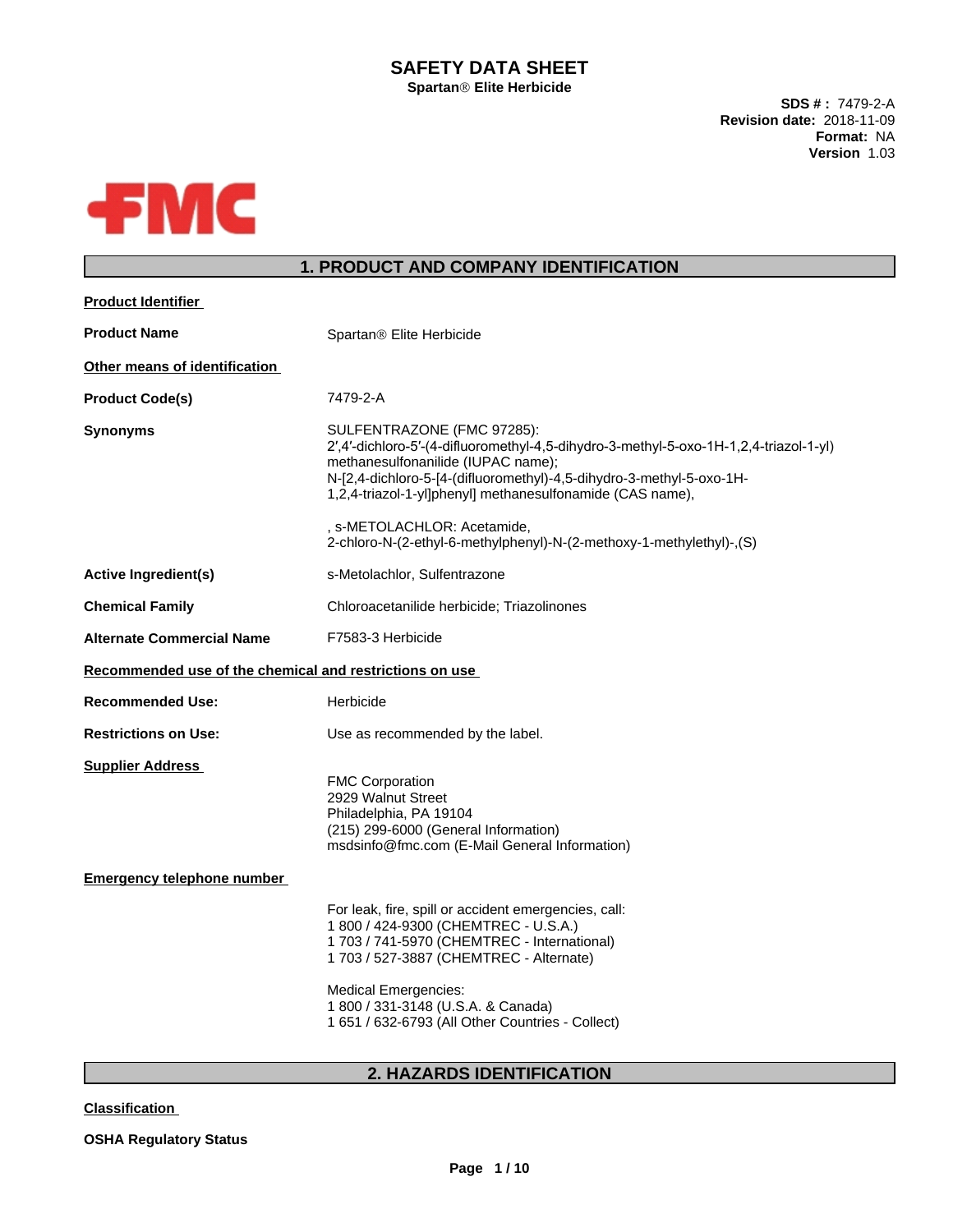This material is considered hazardous by the OSHA Hazard Communication Standard (29 CFR 1910.1200)

| Acute toxicity - Inhalation (Dusts/Mists)          | Category 4         |
|----------------------------------------------------|--------------------|
| Serious eye damage/eye irritation                  | Category 2B        |
| Skin sensitization                                 | <b>Category 1B</b> |
| Carcinogenicity                                    | Category 2         |
| Specific target organ toxicity (repeated exposure) | Category 2         |

#### **GHS Label elements, including precautionary statements**

### **EMERGENCY OVERVIEW**



#### **Hazard Statements**

H317 - May cause an allergic skin reaction

- H320 Causes eye irritation
- H332 Harmful if inhaled
- H351 Suspected of causing cancer
- H373 May cause damage to organs through prolonged or repeated exposure



### **Precautionary Statements - Prevention**

P201 - Obtain special instructions before use

- P202 Do not handle until all safety precautions have been read and understood
- P271 Use only outdoors or in a well-ventilated area
- P264 Wash face, hands and any exposed skin thoroughly after handling
- P272 Contaminated work clothing should not be allowed out of the workplace
- P280 Wear protective gloves

P260 - Do not breathe dust/fume/gas/mist/vapors/spray

#### **Precautionary Statements - Response**

P308 + P313 - If exposed or concerned: Get medical advice/attention

P305 + P351 + P338 - IF IN EYES: Rinse cautiously with water forseveral minutes. Remove contact lenses, if present and easy to do. Continue rinsing

P337 + P313 - If eye irritation persists: Get medical advice/ attention

P302 + P352 - IF ON SKIN: Wash with plenty of water and soap

P333 + P313 - If skin irritation or rash occurs: Get medical advice/attention

P363 - Wash contaminated clothing before reuse

P304 + P340 - IF INHALED: Remove person to fresh air and keep comfortable for breathing

#### **Precautionary Statements - Storage**

P405 - Store locked up

#### **Precautionary Statements - Disposal**

P501 - Dispose of contents/container to an approved waste disposal plant

## **Hazards not otherwise classified (HNOC)**

No hazards not otherwise classified were identified.

#### **Other Information**

Very toxic to aquatic life with long lasting effects.

## **3. COMPOSITION/INFORMATION ON INGREDIENTS**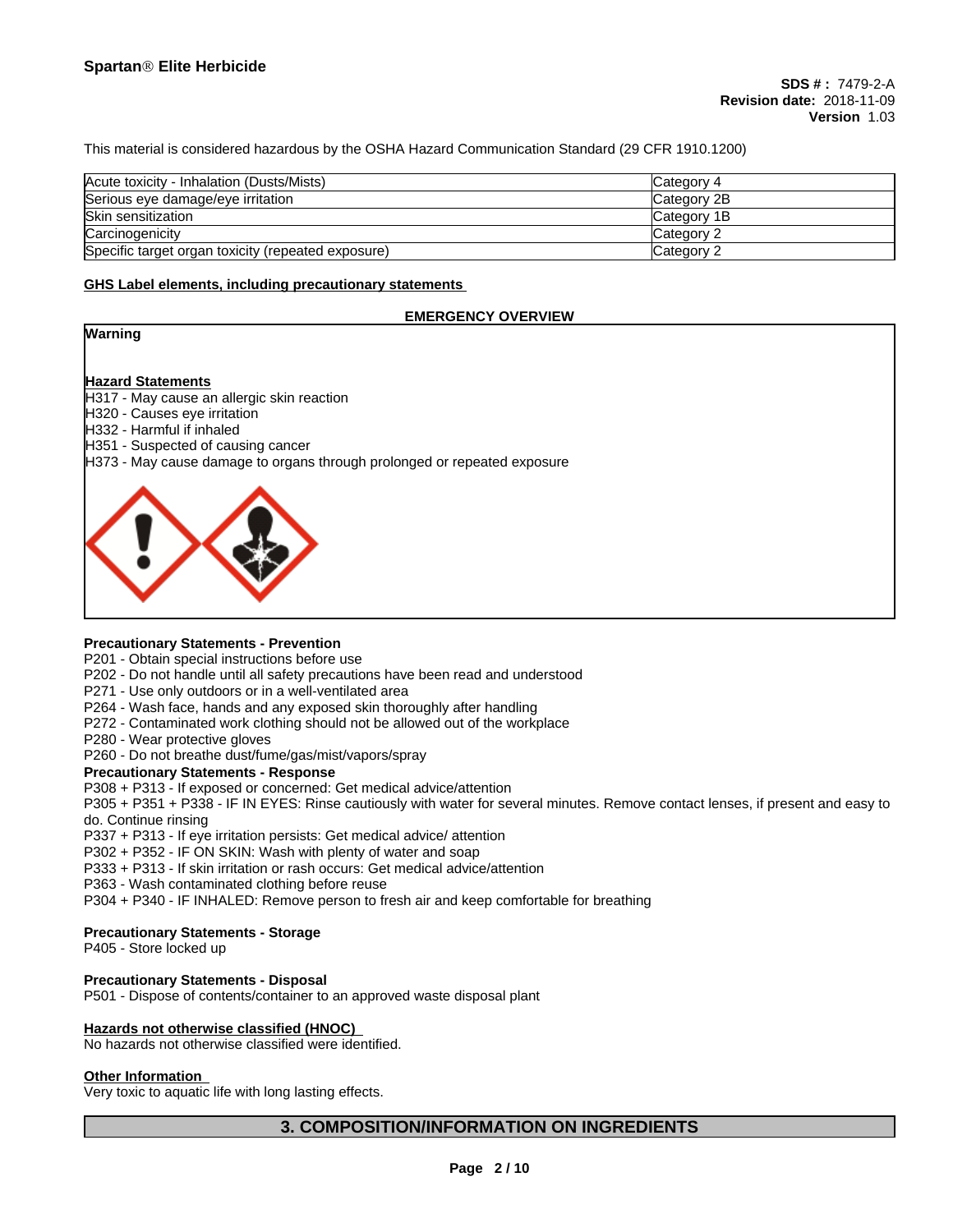**Chemical Family** Chloroacetanilide herbicide; Triazolinones.

| <b>Chemical name</b>                | <b>CAS-No</b> | Weiaht % |
|-------------------------------------|---------------|----------|
| s-Metolachlor                       | 87392-12-9    | 68.25    |
| Sulfentrazone                       | 122836-35-5   | 7.55     |
| Naphtha (petroleum), heavy aromatic | 64742-94-5    | <ວ       |
| Naphthalene                         | $91 - 20 - 3$ |          |

Synonyms are provided in Section 1.

|                                                                                                            | <b>4. FIRST AID MEASURES</b>                                                                                                                                                                                                                                                                                                                                                                                                                                                                                                                                                      |  |  |  |
|------------------------------------------------------------------------------------------------------------|-----------------------------------------------------------------------------------------------------------------------------------------------------------------------------------------------------------------------------------------------------------------------------------------------------------------------------------------------------------------------------------------------------------------------------------------------------------------------------------------------------------------------------------------------------------------------------------|--|--|--|
|                                                                                                            |                                                                                                                                                                                                                                                                                                                                                                                                                                                                                                                                                                                   |  |  |  |
| <b>Eye Contact</b>                                                                                         | Hold eyes open and rinse slowly and gently with water for 15 to 20 minutes. Remove<br>contact lenses, if present, after the first 5 minutes, then continue rinsing eye. Call a poison<br>control center or doctor for further treatment advice.                                                                                                                                                                                                                                                                                                                                   |  |  |  |
| <b>Skin Contact</b>                                                                                        | Take off contaminated clothing. Rinse skin immediately with plenty of water for 15-20<br>minutes. Call a poison control center or doctor for further treatment advice.                                                                                                                                                                                                                                                                                                                                                                                                            |  |  |  |
| <b>Inhalation</b>                                                                                          | Move to fresh air. If person is not breathing, call 911 or an ambulance, then give artificial<br>respiration, preferably mouth-to-mouth if possible. Call a poison control center or doctor for<br>further treatment advice.                                                                                                                                                                                                                                                                                                                                                      |  |  |  |
| Ingestion                                                                                                  | Call a poison control center or doctor immediately for treatment advice Have person sip a<br>glass of water if able to swallow. Do not induce vomiting unless told to do so by a poison<br>control center or doctor. Never give anything by mouth to an unconscious person Call a<br>poison control center or doctor immediately for treatment advice. Have person sip a glass of<br>water if able to swallow. Do not induce vomiting unless told to do so by a poison control<br>center or doctor. Do not induce vomiting or give anything by mouth to an unconscious<br>person. |  |  |  |
| Most important symptoms and<br>effects, both acute and delayed                                             | None known.                                                                                                                                                                                                                                                                                                                                                                                                                                                                                                                                                                       |  |  |  |
| Indication of immediate medical<br>attention and special treatment<br>needed, if necessary                 | Treat symptomatically.                                                                                                                                                                                                                                                                                                                                                                                                                                                                                                                                                            |  |  |  |
|                                                                                                            | <b>5. FIRE-FIGHTING MEASURES</b>                                                                                                                                                                                                                                                                                                                                                                                                                                                                                                                                                  |  |  |  |
| <b>Suitable Extinguishing Media</b>                                                                        | Carbon dioxide (CO <sub>2</sub> ). Foam. Dry powder. Water spray.                                                                                                                                                                                                                                                                                                                                                                                                                                                                                                                 |  |  |  |
| <b>Specific Hazards Arising from the</b><br><b>Chemical</b>                                                | None known Not flammable                                                                                                                                                                                                                                                                                                                                                                                                                                                                                                                                                          |  |  |  |
| <b>Explosion data</b><br><b>Sensitivity to Mechanical Impact</b><br><b>Sensitivity to Static Discharge</b> | No information available.<br>No information available.                                                                                                                                                                                                                                                                                                                                                                                                                                                                                                                            |  |  |  |
| Protective equipment and<br>precautions for firefighters                                                   | Wear self-contained breathing apparatus and protective suit.                                                                                                                                                                                                                                                                                                                                                                                                                                                                                                                      |  |  |  |
|                                                                                                            | <b>6. ACCIDENTAL RELEASE MEASURES</b>                                                                                                                                                                                                                                                                                                                                                                                                                                                                                                                                             |  |  |  |
| <b>Personal Precautions</b>                                                                                | Isolate and post spill area. Remove all sources of ignition. Wear suitable protective clothing,<br>gloves and eye/face protection. For personal protection see section 8.                                                                                                                                                                                                                                                                                                                                                                                                         |  |  |  |
| Other                                                                                                      | For further clean-up instructions, call FMC Emergency Hotline number listed in Section 1<br>"Product and Company Identification" above.                                                                                                                                                                                                                                                                                                                                                                                                                                           |  |  |  |
| <b>Environmental Precautions</b>                                                                           | Keep people and animals away from and upwind of spill/leak. Keep material out of lakes,<br>streams, ponds, and sewer drains.<br>Page 3/10                                                                                                                                                                                                                                                                                                                                                                                                                                         |  |  |  |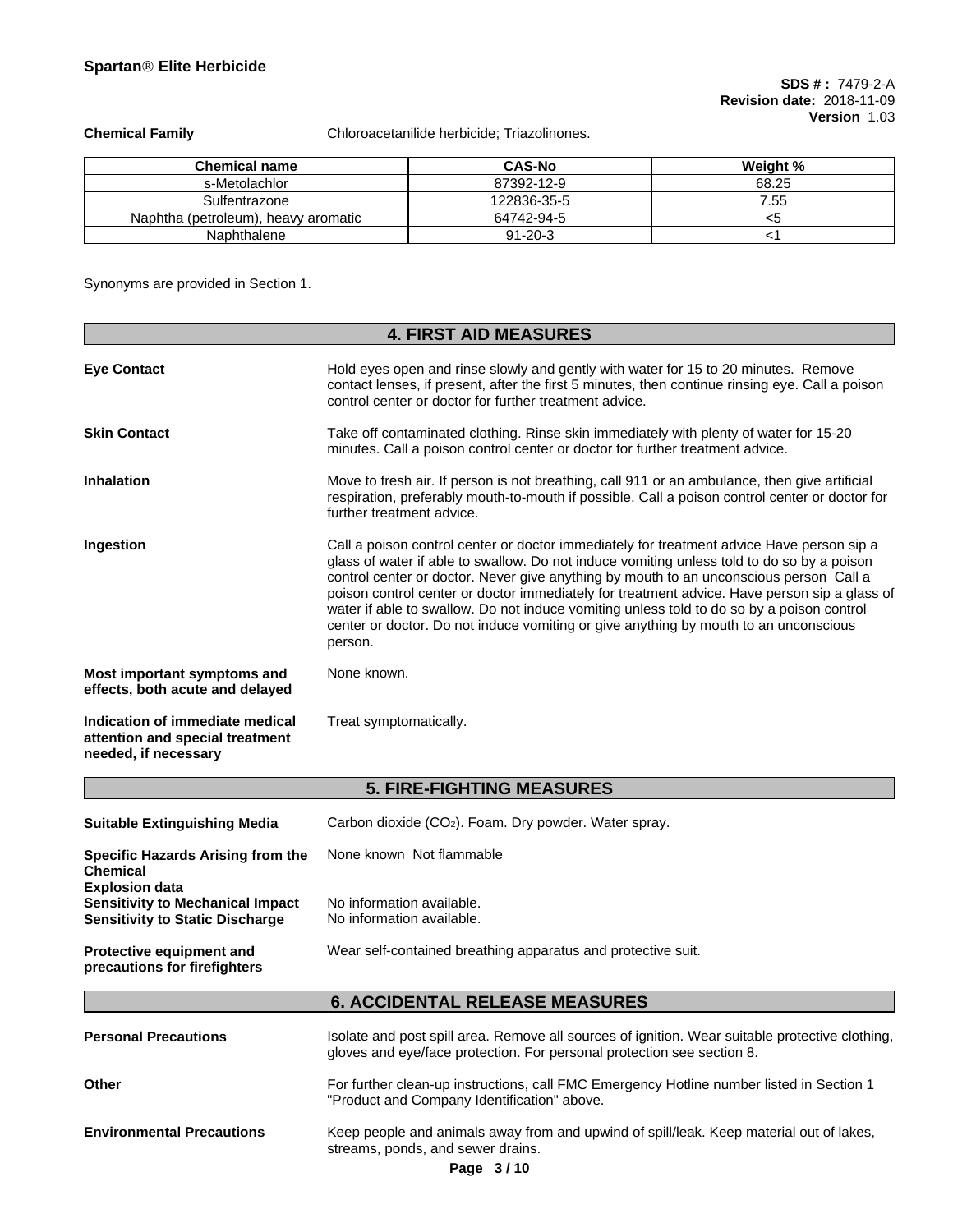| <b>Methods for Containment</b><br>Dike to prevent runoff. Absorb with earth, sand or other non-combustible material and<br>transfer to containers for later disposal. |                                                                                                                                                                                                                                                             |
|-----------------------------------------------------------------------------------------------------------------------------------------------------------------------|-------------------------------------------------------------------------------------------------------------------------------------------------------------------------------------------------------------------------------------------------------------|
| Methods for cleaning up                                                                                                                                               | Clean and neutralize spill area, tools and equipment by washing with water and soap.<br>Absorb rinsate and add to the collected waste. Waste must be classified and labeled prior<br>to recycling or disposal. Dispose of waste as indicated in Section 13. |
|                                                                                                                                                                       | <b>7. HANDLING AND STORAGE</b>                                                                                                                                                                                                                              |
| <b>Handling</b>                                                                                                                                                       | Handle in accordance with good industrial hygiene and safety practice. Do not contaminate<br>other pesticides, fertilizers, water, food, or feed by storage or disposal.                                                                                    |
| <b>Storage</b>                                                                                                                                                        | Keep in a dry, cool and well-ventilated place. Keep away from open flames, hot surfaces<br>and sources of ignition. Keep out of reach of children and animals. Store in original<br>container.                                                              |
| Incompatible products                                                                                                                                                 | None known                                                                                                                                                                                                                                                  |

# **8. EXPOSURE CONTROLS/PERSONAL PROTECTION**

**Control parameters**

| <b>Chemical name</b> | <b>ACGIH TLV</b>        | <b>OSHA PEL</b>          | <b>NIOSH</b>              | Mexico                            |
|----------------------|-------------------------|--------------------------|---------------------------|-----------------------------------|
| Naphthalene          | TWA: 10 ppm             | TWA: 10 ppm              | IDLH: 250 ppm             | Mexico: TWA 10 ppm                |
| $(91-20-3)$          |                         | TWA: $50 \text{ mg/m}^3$ | TWA: 10 ppm               | Mexico: TWA 50 mg/m <sup>3</sup>  |
|                      |                         |                          | TWA: 50 mg/m <sup>3</sup> | Mexico: STEL 15 ppm               |
|                      |                         |                          | STEL: 15 ppm              | Mexico: STEL 75 mg/m <sup>3</sup> |
|                      |                         |                          | STEL: 75 $mg/m3$          |                                   |
| <b>Chemical name</b> | <b>British Columbia</b> | Quebec                   | <b>Ontario TWAEV</b>      | Alberta                           |
| Naphthalene          | TWA: 10 ppm             | TWA: 10 ppm              | TWA: 10 ppm               | TWA: 10 ppm                       |
| $(91-20-3)$          | <b>Skin</b>             | TWA: $52 \text{ mg/m}^3$ |                           | TWA: $52 \text{ mg/m}^3$          |
|                      |                         | STEL: 15 ppm             |                           | STEL: 15 ppm                      |
|                      |                         | STEL: 79 $mg/m3$         | <b>Skin</b>               | STEL: 79 mg/m $3$                 |
|                      |                         |                          |                           | <b>Skin</b>                       |

**Appropriate engineering controls**

**Engineering measures** Apply technical measures to comply with the occupational exposure limits. When working in confined spaces (tanks, containers, etc.), ensure that there is a supply of air suitable for breathing and wear the recommended equipment.

| Individual protection measures, such as personal protective equipment |                                                                                                                                                                                                                                                                                                                            |  |  |
|-----------------------------------------------------------------------|----------------------------------------------------------------------------------------------------------------------------------------------------------------------------------------------------------------------------------------------------------------------------------------------------------------------------|--|--|
| <b>Eye/Face Protection</b>                                            | For dust, splash, mist or spray exposure, wear chemical protective goggles.                                                                                                                                                                                                                                                |  |  |
| <b>Skin and Body Protection</b>                                       | Wear long-sleeved shirt, long pants, socks, and shoes.                                                                                                                                                                                                                                                                     |  |  |
| <b>Hand Protection</b>                                                | Use protective gloves made of chemical materials such as nitrile or neoprene. Wash the<br>outside of gloves with soap and water before reuse. Check regularly for leaks.                                                                                                                                                   |  |  |
| <b>Respiratory Protection</b>                                         | For dust, splash, mist or spray exposures, wear a filtering mask.                                                                                                                                                                                                                                                          |  |  |
| <b>Hygiene measures</b>                                               | Clean water should be available for washing in case of eye or skin contamination. Wash<br>skin prior to eating, drinking, chewing gum or using tobacco. Shower or bathe at the end of<br>working. Remove and wash contaminated clothing before re-use. Launder work clothing<br>separately from regular household laundry. |  |  |
| <b>General information</b>                                            | If the product is used in mixtures, it is recommended that you contact the appropriate<br>protective equipment suppliers.                                                                                                                                                                                                  |  |  |

# **9. PHYSICAL AND CHEMICAL PROPERTIES**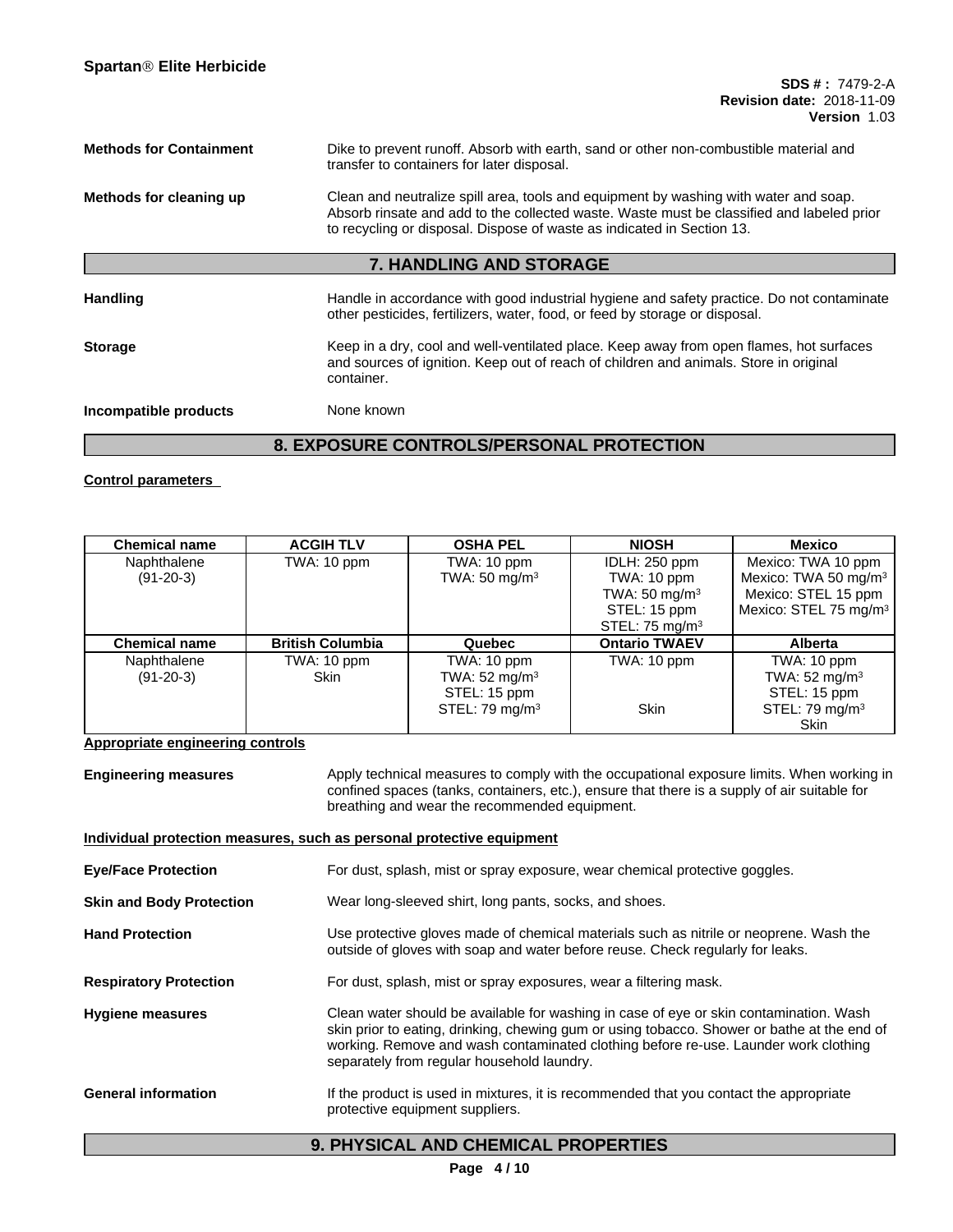## **Information on basic physical and chemical properties**

| Appearance<br><b>Physical State</b> | Amber Liquid<br>Liquid                             |
|-------------------------------------|----------------------------------------------------|
| Color                               | Amber                                              |
| Odor                                | Mild                                               |
| <b>Odor threshold</b>               | No information available                           |
| рH                                  | 4.78                                               |
| Melting point/freezing point        | Not applicable                                     |
| <b>Boiling Point/Range</b>          | No information available                           |
| <b>Flash point</b>                  | 94-98 °C                                           |
| <b>Evaporation Rate</b>             | No information available                           |
| Flammability (solid, gas)           | No information available                           |
| <b>Flammability Limit in Air</b>    |                                                    |
| <b>Upper flammability limit:</b>    | No information available                           |
| Lower flammability limit:           | No information available                           |
| Vapor pressure                      | No information available                           |
| <b>Vapor density</b>                | No information available                           |
| <b>Relative density</b>             | 9.24 lb/gal $(1.11 \text{ g/mL})$ @ 23.1 degrees C |
| <b>Specific gravity</b>             | No information available                           |
| <b>Water solubility</b>             | No information available                           |
| Solubility in other solvents        | No information available                           |
| <b>Partition coefficient</b>        | No information available                           |
| <b>Autoignition temperature</b>     | No information available                           |
| <b>Decomposition temperature</b>    | No information available                           |
| <b>Viscosity, kinematic</b>         | No information available                           |
| Viscosity, dynamic                  | No information available                           |
| <b>Explosive properties</b>         | No information available                           |
| <b>Oxidizing properties</b>         | No information available                           |
| <b>Molecular weight</b>             | No information available                           |
| <b>Bulk density</b>                 | No information available                           |

# **10. STABILITY AND REACTIVITY**

## **Reactivity Not applicable**

| <b>Chemical Stability</b><br><b>Possibility of Hazardous Reactions</b> None under normal processing.<br><b>Hazardous polymerization</b> | Stable under recommended storage conditions.<br>Hazardous polymerization does not occur. |  |
|-----------------------------------------------------------------------------------------------------------------------------------------|------------------------------------------------------------------------------------------|--|
| <b>Conditions to avoid</b>                                                                                                              | None known                                                                               |  |
| Incompatible materials                                                                                                                  | None known                                                                               |  |

**Incompatible materials** None known. **Hazardous Decomposition Products** None known based on information supplied.

# **11. TOXICOLOGICAL INFORMATION**

## **Product Information**

| LD50 Oral              | 3129 mg/kg (rat)     |
|------------------------|----------------------|
| <b>LD50 Dermal</b>     | $> 5000$ mg/kg (rat) |
| <b>LC50 Inhalation</b> | $> 2.02$ mg/L (rat)  |

**Serious eye damage/eye irritation** Moderately irritating. **Skin corrosion/irritation**<br> **Sensitization**<br>
May cause sensitization by s **Sensitization** May cause sensitization by skin contact

| <b>Chemical name</b> | LD50 Oral                  | <b>LD50 Dermal</b>         | <b>LC50 Inhalation</b>                   |
|----------------------|----------------------------|----------------------------|------------------------------------------|
| s-Metolachlor        | $= 2267$ mg/kg (Rat)       |                            |                                          |
| $(87392 - 12 - 9)$   |                            |                            |                                          |
| Naphthalene          | $= 1110$ mg/kg (Rat) = 490 | = 1120 mg/kg (Rabbit) > 20 | Rat ) 1 h<br>$>$ 340 mg/m <sup>3</sup> ( |
| $(91-20-3)$          | Rat<br>mg/kg               | Rabbit<br>g/kg             |                                          |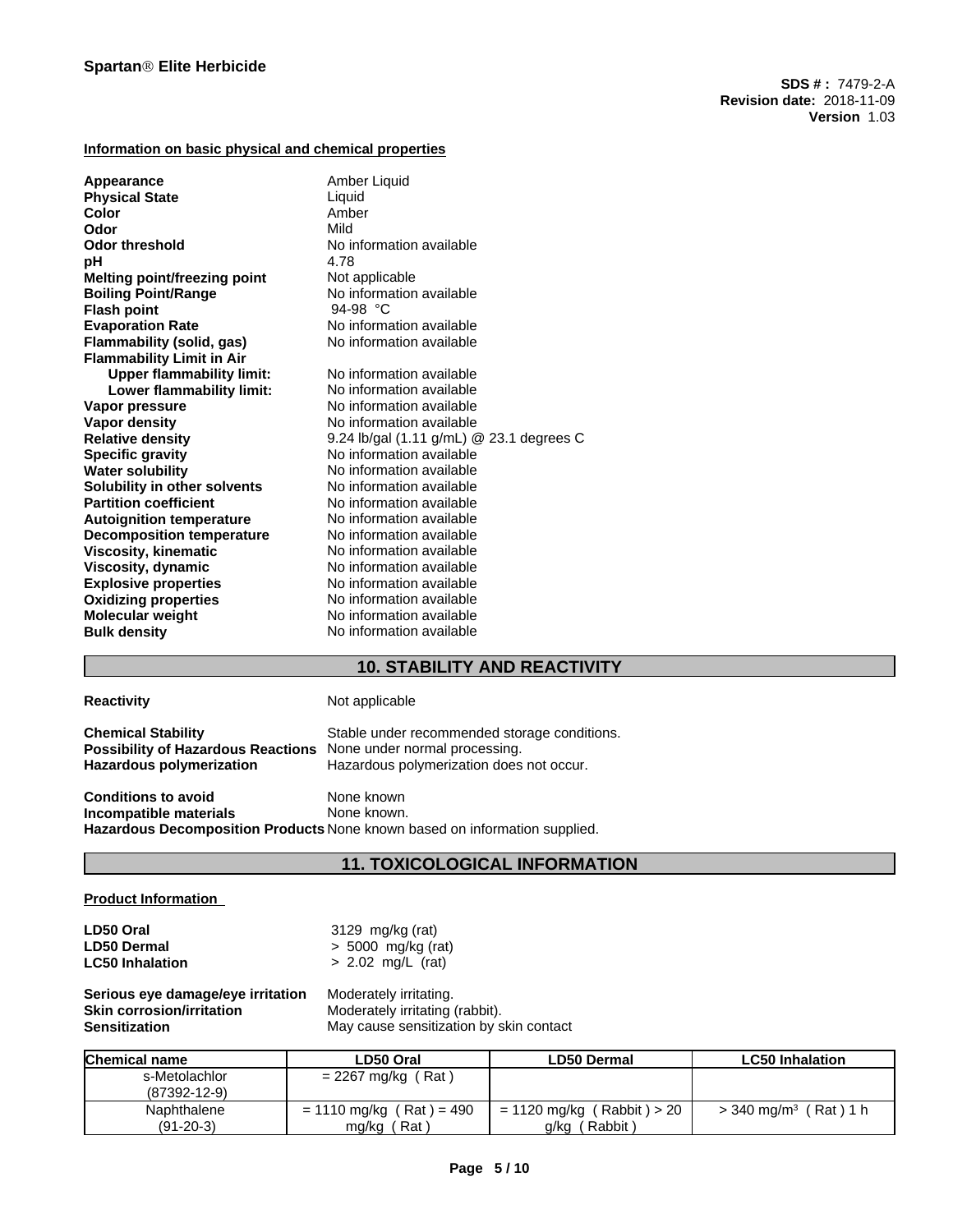## **Information on toxicological effects**

| <b>Symptoms</b>                                                  | Symptoms of overexposure may be headache, dizziness, tiredness, nausea and vomiting.                                                                                                                                                                                                                                                                                                                                                                                                                                                  |
|------------------------------------------------------------------|---------------------------------------------------------------------------------------------------------------------------------------------------------------------------------------------------------------------------------------------------------------------------------------------------------------------------------------------------------------------------------------------------------------------------------------------------------------------------------------------------------------------------------------|
|                                                                  | Delayed and immediate effects as well as chronic effects from short and long-term exposure                                                                                                                                                                                                                                                                                                                                                                                                                                            |
| <b>Chronic toxicity</b>                                          | Sulfentrazone: Prolonged exposure cause decreased hemoglobin content and hematocrit,<br>and increased spleen weight and splenic extramedullary hematopoiesis at high doses in<br>animal studies.                                                                                                                                                                                                                                                                                                                                      |
| <b>Mutagenicity</b><br>Carcinogenicity                           | Sulfentrazone: Not genotoxic in laboratory studies.<br>s-Metolachlor produced benign liver tumors in female rats administered high doses.<br>Sulfentrazone: Did not show carcinogenic effects in animal experiments. There was no<br>evidence of carcinogenic activity of naphthalene in male mice, but there was some<br>evidence of carcinogenic activity in female mice and clear evidence of carcinogenic activity<br>in male and female rats in 2-year inhalation studies conducted by the National Toxicology<br>Program (NTP). |
| <b>Neurological effects</b>                                      | Sulfentrazone: Clinical signs of neurotoxicity in laboratory animals was observed at high<br>dose levels                                                                                                                                                                                                                                                                                                                                                                                                                              |
| <b>Reproductive toxicity</b><br><b>Developmental toxicity</b>    | s-Metolachlor, Sulfentrazone: No toxicity to reproduction in animal studies.<br>s-Metolachlor: Not teratogenic in animal studies. Sulfentrazone: Fetal weight decreased;<br>delayed skeletal ossification observed at maternally non-toxic doses are reversible effects<br>and a dose-response is established; malformations observed in fetuses at maternally toxic<br>doses and consistent with the mode of action for protoporphyrongen oxidase inhibitors.                                                                        |
| <b>STOT - single exposure</b><br><b>STOT - repeated exposure</b> | Not classified.<br>May cause damage to organs through prolonged or repeated exposure. See listed target<br>organs below.                                                                                                                                                                                                                                                                                                                                                                                                              |
| <b>Target organ effects</b><br><b>Neurological effects</b>       | s-Metolachlor: Liver. Sulfentrazone: Hematopoietic system.<br>Sulfentrazone: Clinical signs of neurotoxicity in laboratory animals was observed at high<br>dose levels                                                                                                                                                                                                                                                                                                                                                                |
| <b>Aspiration hazard</b>                                         | No information available.                                                                                                                                                                                                                                                                                                                                                                                                                                                                                                             |

| Chemical name                          | <b>ACGIH</b> | <b>IARC</b> | ----<br>.                   | <b>OSHA</b> |
|----------------------------------------|--------------|-------------|-----------------------------|-------------|
| Naphthalene<br>$1-20$ - $\degree$<br>ົ | ∼<br>$\sim$  | Group 2B    | asonably Anticipated?<br>Кe |             |
| ັ                                      |              |             |                             |             |

#### **Legend:**

*ACGIH (American Conference of Governmental Industrial Hygienists) A3 - Animal Carcinogen IARC (International Agency for Research on Cancer) Group 2B - Possibly Carcinogenic to Humans NTP (National Toxicology Program) Reasonably Anticipated - Reasonably Anticipated to be a Human Carcinogen OSHA (Occupational Safety and Health Administration of the US Department of Labor) X - Present*

# **12. ECOLOGICAL INFORMATION**

## **Ecotoxicity**

| ls-Metolachlor (87392-12-9) |                 |                |       |       |
|-----------------------------|-----------------|----------------|-------|-------|
| Active Ingredient(s)        | <b>Duration</b> | Species        | Value | Units |
| s-Metolachlor               | 96 h LC50       | Rainbow trout  | 11.9  | mg/L  |
|                             | 5 d EC50        | Algae          | 0.008 | mg/L  |
|                             | 48 h EC50       | Water flea     | 26    | mg/L  |
|                             | LD50 Oral       | Bobwhite quail | >2510 | mg/kg |

| Sulfentrazone (122836-35-5) |           |                |       |       |
|-----------------------------|-----------|----------------|-------|-------|
| Active Ingredient(s)        | Duration  | <b>Species</b> | Value | Units |
| Sulfentrazone               | 72 h EC50 | Algae          | 32.8  | mg/L  |
|                             | 48 h EC50 | Crustacea      | 60.4  | mg/L  |
|                             | 96 h LC50 | Fish           | 94    | mg/L  |
|                             | 21 d NOEC | Fish           | 5.9   | mg/L  |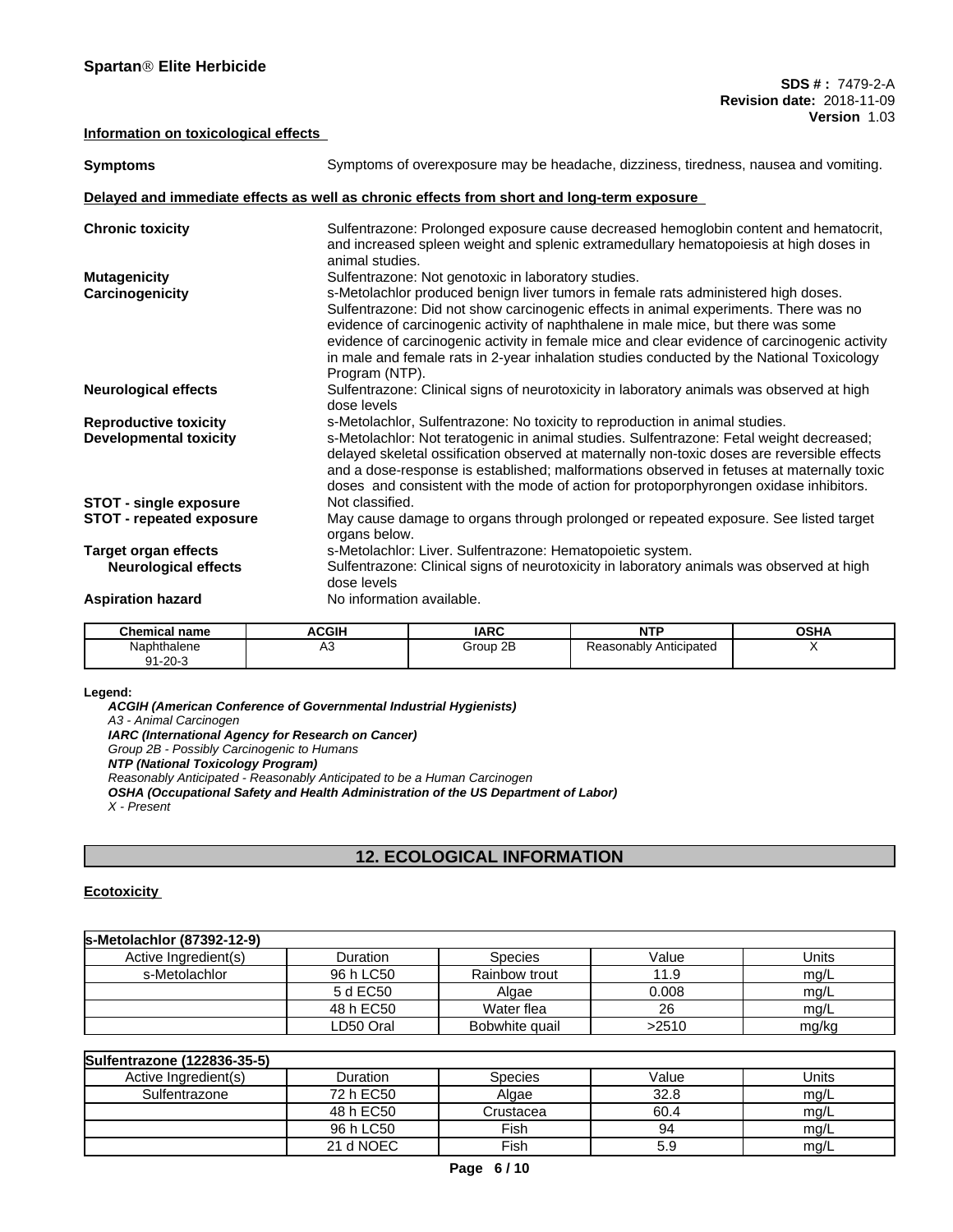| s-Metolachlor: Persistent. Does not readily hydrolyze. Sulfentrazone: Persistent. Does not<br>readily hydrolyze. Not readily biodegradable.<br>s-Metolachlor: Low potential for bioconcentration. Sulfentrazone: The substance does not<br>have a potential for bioconcentration.<br>Sulfentrazone: Immobile. Not expected to reach groundwater.<br><b>13. DISPOSAL CONSIDERATIONS</b><br>Improper disposal of excess pesticide, spray mixture, or rinsate is prohibited. If these<br>wastes cannot be disposed of by use according to label instructions, contact appropriate<br>disposal authorities for guidance.<br>Clean container with water. Dispose of rinse water in accordance with local and national<br>guidelines.<br><b>14. TRANSPORT INFORMATION</b><br>at 49 CFR Parts 100 through 185.<br>shipped by road or rail only.<br>UN/ID no<br>UN3082<br><b>Proper Shipping Name</b><br>Environmentally hazardous substance, liquid, n.o.s.<br>9<br><b>Hazard class</b><br>Ш<br><b>Packing Group</b><br><b>Marine Pollutant</b><br>s-Metolachlor, Sulfentrazone.<br>UN3082, Environmentally hazardous substance, liquid, n.o.s. (s-Metolachlor,<br><b>Description</b><br>Sulfentrazone), 9, PGIII, Marine Pollutant<br>UN/ID no<br><b>UN3082</b><br>Environmentally hazardous substance, liquid, n.o.s.<br><b>Proper Shipping Name</b><br><b>Hazard class</b><br>9<br>Ш<br><b>Packing Group</b><br>UN3082, Environmentally hazardous substance, liquid, n.o.s. (s-Metolachlor,<br><b>Description</b><br>Sulfentrazone), 9, PGIII, Marine Pollutant<br>UN/ID no<br>UN3082<br>Environmentally hazardous substance, liquid, n.o.s.<br><b>Proper Shipping Name</b><br><b>Hazard class</b><br>9<br>Ш<br><b>Packing Group</b><br><b>Marine Pollutant</b><br>s-Metolachlor, Sulfentrazone<br>UN3082, Environmentally hazardous substance, liquid, n.o.s. (s-Metolachlor,<br><b>Description</b><br>Sulfentrazone), 9, PGIII, Marine Pollutant |                               | 21 d NOEC                                                                                 | Crustacea | 0.51 | mg/L |  |  |  |  |  |
|------------------------------------------------------------------------------------------------------------------------------------------------------------------------------------------------------------------------------------------------------------------------------------------------------------------------------------------------------------------------------------------------------------------------------------------------------------------------------------------------------------------------------------------------------------------------------------------------------------------------------------------------------------------------------------------------------------------------------------------------------------------------------------------------------------------------------------------------------------------------------------------------------------------------------------------------------------------------------------------------------------------------------------------------------------------------------------------------------------------------------------------------------------------------------------------------------------------------------------------------------------------------------------------------------------------------------------------------------------------------------------------------------------------------------------------------------------------------------------------------------------------------------------------------------------------------------------------------------------------------------------------------------------------------------------------------------------------------------------------------------------------------------------------------------------------------------------------------------------------------------------------------------------------------------------------------|-------------------------------|-------------------------------------------------------------------------------------------|-----------|------|------|--|--|--|--|--|
| <b>Bioaccumulation</b><br>Mobility<br>Waste disposal methods<br><b>Contaminated Packaging</b><br>DOT<br>TDG<br><u>ICAO/IATA_</u><br><u>IMDG/IMO</u>                                                                                                                                                                                                                                                                                                                                                                                                                                                                                                                                                                                                                                                                                                                                                                                                                                                                                                                                                                                                                                                                                                                                                                                                                                                                                                                                                                                                                                                                                                                                                                                                                                                                                                                                                                                            | Persistence and degradability |                                                                                           |           |      |      |  |  |  |  |  |
|                                                                                                                                                                                                                                                                                                                                                                                                                                                                                                                                                                                                                                                                                                                                                                                                                                                                                                                                                                                                                                                                                                                                                                                                                                                                                                                                                                                                                                                                                                                                                                                                                                                                                                                                                                                                                                                                                                                                                |                               |                                                                                           |           |      |      |  |  |  |  |  |
|                                                                                                                                                                                                                                                                                                                                                                                                                                                                                                                                                                                                                                                                                                                                                                                                                                                                                                                                                                                                                                                                                                                                                                                                                                                                                                                                                                                                                                                                                                                                                                                                                                                                                                                                                                                                                                                                                                                                                |                               |                                                                                           |           |      |      |  |  |  |  |  |
|                                                                                                                                                                                                                                                                                                                                                                                                                                                                                                                                                                                                                                                                                                                                                                                                                                                                                                                                                                                                                                                                                                                                                                                                                                                                                                                                                                                                                                                                                                                                                                                                                                                                                                                                                                                                                                                                                                                                                |                               |                                                                                           |           |      |      |  |  |  |  |  |
|                                                                                                                                                                                                                                                                                                                                                                                                                                                                                                                                                                                                                                                                                                                                                                                                                                                                                                                                                                                                                                                                                                                                                                                                                                                                                                                                                                                                                                                                                                                                                                                                                                                                                                                                                                                                                                                                                                                                                |                               |                                                                                           |           |      |      |  |  |  |  |  |
|                                                                                                                                                                                                                                                                                                                                                                                                                                                                                                                                                                                                                                                                                                                                                                                                                                                                                                                                                                                                                                                                                                                                                                                                                                                                                                                                                                                                                                                                                                                                                                                                                                                                                                                                                                                                                                                                                                                                                |                               |                                                                                           |           |      |      |  |  |  |  |  |
|                                                                                                                                                                                                                                                                                                                                                                                                                                                                                                                                                                                                                                                                                                                                                                                                                                                                                                                                                                                                                                                                                                                                                                                                                                                                                                                                                                                                                                                                                                                                                                                                                                                                                                                                                                                                                                                                                                                                                |                               |                                                                                           |           |      |      |  |  |  |  |  |
|                                                                                                                                                                                                                                                                                                                                                                                                                                                                                                                                                                                                                                                                                                                                                                                                                                                                                                                                                                                                                                                                                                                                                                                                                                                                                                                                                                                                                                                                                                                                                                                                                                                                                                                                                                                                                                                                                                                                                |                               |                                                                                           |           |      |      |  |  |  |  |  |
|                                                                                                                                                                                                                                                                                                                                                                                                                                                                                                                                                                                                                                                                                                                                                                                                                                                                                                                                                                                                                                                                                                                                                                                                                                                                                                                                                                                                                                                                                                                                                                                                                                                                                                                                                                                                                                                                                                                                                |                               | This material is not a hazardous material as defined by U.S. Department of Transportation |           |      |      |  |  |  |  |  |
|                                                                                                                                                                                                                                                                                                                                                                                                                                                                                                                                                                                                                                                                                                                                                                                                                                                                                                                                                                                                                                                                                                                                                                                                                                                                                                                                                                                                                                                                                                                                                                                                                                                                                                                                                                                                                                                                                                                                                |                               | Classification below is only applicable when shipped by vessel and is not applicable when |           |      |      |  |  |  |  |  |
|                                                                                                                                                                                                                                                                                                                                                                                                                                                                                                                                                                                                                                                                                                                                                                                                                                                                                                                                                                                                                                                                                                                                                                                                                                                                                                                                                                                                                                                                                                                                                                                                                                                                                                                                                                                                                                                                                                                                                |                               |                                                                                           |           |      |      |  |  |  |  |  |
|                                                                                                                                                                                                                                                                                                                                                                                                                                                                                                                                                                                                                                                                                                                                                                                                                                                                                                                                                                                                                                                                                                                                                                                                                                                                                                                                                                                                                                                                                                                                                                                                                                                                                                                                                                                                                                                                                                                                                |                               |                                                                                           |           |      |      |  |  |  |  |  |
|                                                                                                                                                                                                                                                                                                                                                                                                                                                                                                                                                                                                                                                                                                                                                                                                                                                                                                                                                                                                                                                                                                                                                                                                                                                                                                                                                                                                                                                                                                                                                                                                                                                                                                                                                                                                                                                                                                                                                |                               |                                                                                           |           |      |      |  |  |  |  |  |

# **15. REGULATORY INFORMATION**

# **U.S. Federal Regulations**

### **SARA 313**

Section 313 of Title III of the Superfund Amendments and Reauthorization Act of 1986 (SARA). This product contains a chemical or chemicals which are subject to the reporting requirements of the Act and Title 40 of the Code of Federal Regulations, Part 372: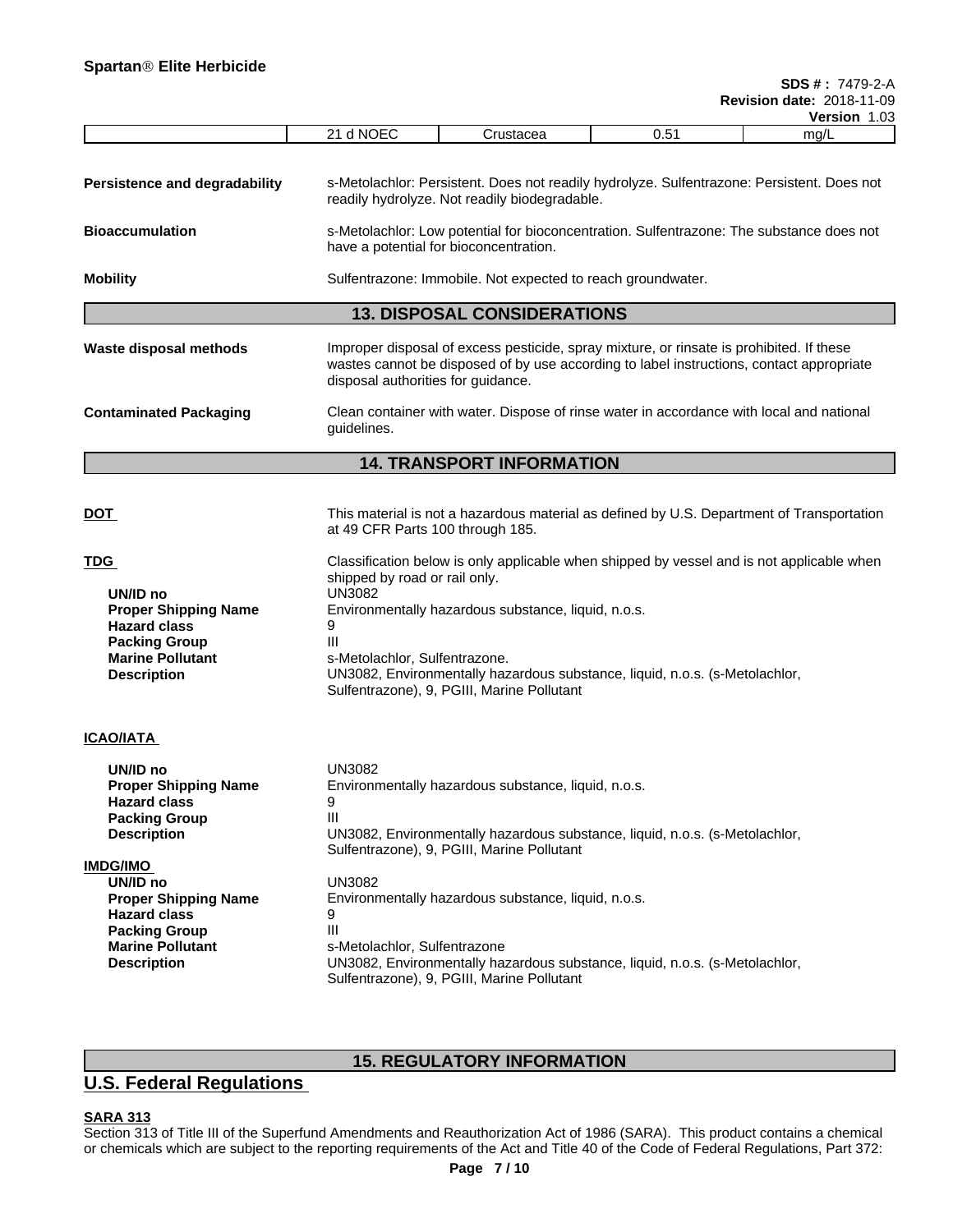#### **SDS # :** 7479-2-A **Revision date:** 2018-11-09

# **Version** 1.03

|                       |               |          | V                                                    |
|-----------------------|---------------|----------|------------------------------------------------------|
| Chemical name         | <b>CAS-No</b> | Weight % | <b>SARA</b><br>. 313<br><b>Threshold</b><br>Values % |
| Naphthalene - 91-20-3 | $91 - 20 - 3$ |          | ັບ.                                                  |

### **SARA 311/312 Hazard Categories**

| Acute health hazard               | Yes |
|-----------------------------------|-----|
| <b>Chronic health hazard</b>      | Yes |
| Fire hazard                       | N٥  |
| Sudden release of pressure hazard | No  |
| <b>Reactive Hazard</b>            | No  |

## **Clean Water Act**

| <b>Chemical name</b>         | <b>CWA - Reportable</b><br>Quantities | <b>CWA - Toxic Pollutants  </b> | <b>CWA - Priority</b><br><b>Pollutants</b> | <b>CWA - Hazardous</b><br><b>Substances</b> |
|------------------------------|---------------------------------------|---------------------------------|--------------------------------------------|---------------------------------------------|
| Toluene<br>108-88-3          | 1000 lb                               | ↗                               |                                            |                                             |
| Naphthalene<br>$91 - 20 - 3$ | 100 <sub>lb</sub>                     |                                 |                                            |                                             |

### **CERCLA**

This material, as supplied, contains one or more substances regulated as a hazardous substance under the Comprehensive Environmental Response Compensation and Liability Act (CERCLA) (40 CFR 302):

| <b>Chemical name</b> | <b>Hazardous Substances RQs</b> | <b>Extremely Hazardous Substances</b><br><b>RQs</b> |
|----------------------|---------------------------------|-----------------------------------------------------|
| Toluene              | 1000 lb                         |                                                     |
| 108-88-3             | 454 kg                          |                                                     |
| Naphthalene          | 100 lb                          |                                                     |
| $91 - 20 - 3$        | 45.4 kg                         |                                                     |
| Cumene               | 5000 lb                         |                                                     |
| 98-82-8              | 2270 kg                         |                                                     |

### *FIFRA Information*

This chemical is a pesticide product registered by the Environmental Protection Agency and is subject to certain labeling requirements under federal pesticide law. These requirements differ from the classification criteria and hazard information required for safety data sheets, and for workplace labels of non-pesticide chemicals. Following is the hazard information as *required on the pesticide label:*

### *CAUTION*

*Harmful if swallowed. Causes moderate eye irritation This pesticide is toxic to fish and marine/estuarine invertebrates.*

# **US State Regulations**

### **California Proposition 65**

This product contains the following Proposition 65 chemicals.

| Chemical<br>name                                    | ,,,,,,,,,,<br>$\mathbf{r}$<br>Pron<br>-65<br>ОІ<br>Шc |
|-----------------------------------------------------|-------------------------------------------------------|
| 20-∂ر<br><u>аи</u><br><b>Napi</b><br>۱ne.<br>nnaie. | Carcinoger<br><b>Udium</b>                            |

## **U.S. State Right-to-Know Regulations**

| --<br><b>Chemical name</b>  | Now.<br>Jersev<br>w | IVIC<br>ออαบแนอចแอ | `nsylvania<br>ъ. |
|-----------------------------|---------------------|--------------------|------------------|
| Naphı<br>hthalene           |                     |                    |                  |
| $\sim$<br>O 1<br>1-20-<br>ີ |                     |                    |                  |

## **International Inventories**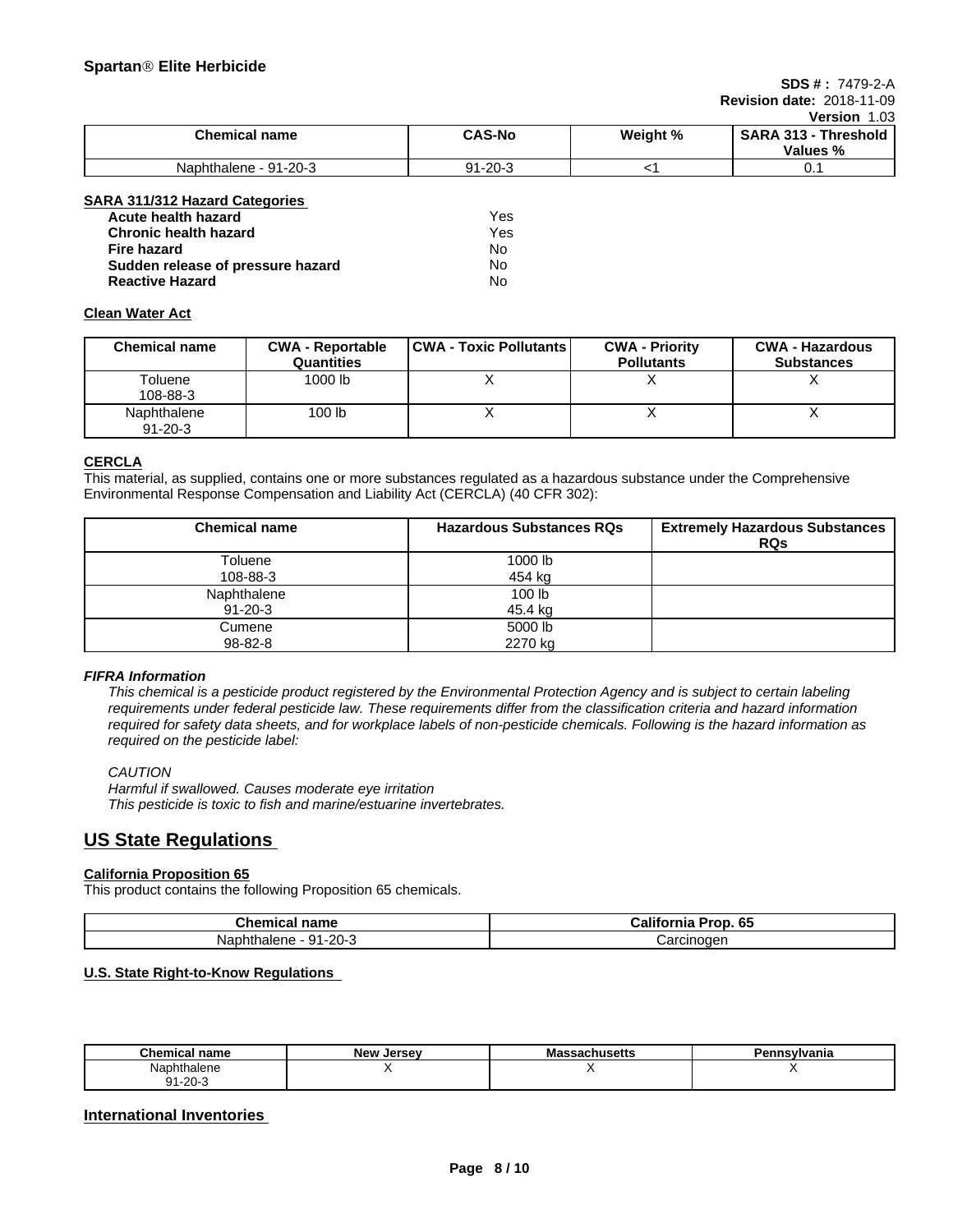#### **SDS # :** 7479-2-A **Revision date:** 2018-11-09

**Version** 1.03

|                                                      |             |                    |                       |             |         |              |               | 1901-1919   |
|------------------------------------------------------|-------------|--------------------|-----------------------|-------------|---------|--------------|---------------|-------------|
| <b>Chemical name</b>                                 | <b>TSCA</b> | <b>DSL</b>         | <b>EINECS/ELINC  </b> | <b>ENCS</b> | China   | KECL (Korea) | <b>PICCS</b>  | <b>AICS</b> |
|                                                      |             | (United   (Canada) | S (Europe)            | (Japan)     | (IECSC) |              | (Philippines) | (Australia) |
|                                                      | States)     |                    |                       |             |         |              |               |             |
| Naphtha (petroleum),<br>heavy aromatic<br>64742-94-5 | X           |                    | ↗                     |             |         |              |               |             |
| Naphthalene<br>$91 - 20 - 3$                         | ∧           |                    |                       | ↗           |         |              | ↗             | ↗           |

**Mexico - Grade** Slight risk, Grade 1

| <b>Chemical name</b> | <b>Carcinogen Status</b> | Mexico                            |
|----------------------|--------------------------|-----------------------------------|
| Naphthalene          |                          | Mexico: TWA 10 ppm                |
|                      |                          | Mexico: TWA 50 mg/m <sup>3</sup>  |
|                      |                          | Mexico: STEL 15 ppm               |
|                      |                          | Mexico: STEL 75 mg/m <sup>3</sup> |

| <b>Chemical name</b> | <b>Mexico - Pollutant Release and</b><br><b>Transfer Register - Reporting</b><br><b>Emissions for Fabrication, Process</b><br>or Use -Threshold Quantities | <b>Pollutant Release and Transfer</b><br><b>Register - Reporting Emissions -</b><br><b>Threshold Quantities</b> |
|----------------------|------------------------------------------------------------------------------------------------------------------------------------------------------------|-----------------------------------------------------------------------------------------------------------------|
| Toluene              | 1000                                                                                                                                                       | 1000 kg/yr                                                                                                      |
|                      | 5000 kg/yr                                                                                                                                                 |                                                                                                                 |
| Cumene               | 1000                                                                                                                                                       | 1000 kg/yr                                                                                                      |
|                      | 5000 kg/yr                                                                                                                                                 |                                                                                                                 |

#### **WHMIS Statement**

This product has been classified in accordance with the Hazardous Products Regulations (HPR) and the SDS contains all the information required by the HPR.

**WHMIS Hazard Class** D2A - Very toxic materials D2B - Toxic materials



## **16. OTHER INFORMATION**

| <b>NFPA</b> | .<br>----<br>'Healt.<br>--                           | .<br>ำmability | tabilit<br>llnst      | ,nrde<br>--<br><b>……</b><br><b>SDECIAL</b><br>. nazarus i |
|-------------|------------------------------------------------------|----------------|-----------------------|-----------------------------------------------------------|
| <b>HMIS</b> | <b>Health</b><br>$\sim$<br>-----<br>–∽<br>zaros<br>ы | .<br>nability  | .<br>.<br>ж<br>La I l | rsonal Protection                                         |

*\*Indicates a chronic health hazard.*

| NFPA/HMIS Ratings Legend | Severe = 4; Serious = 3; Moderate = 2; Slight = 1; Minimal = 0 |  |
|--------------------------|----------------------------------------------------------------|--|
|--------------------------|----------------------------------------------------------------|--|

| <b>Revision date:</b>       | 2018-11-09      |
|-----------------------------|-----------------|
| <b>Reason for revision:</b> | Initial Release |

#### **Disclaimer**

**FMC Corporation believes that the information and recommendations contained herein (including data and statements) are accurate as of the date hereof. NO WARRANTY OF FITNESS FOR ANY PARTICULAR PURPOSE, WARRANTY OF MERCHANTABILITY OR ANY OTHER WARRANTY, EXPRESSED OR IMPLIED, IS MADE CONCERNING THE INFORMATION** PROVIDED HEREIN. The information provided herein relates only to the specified product designated and may not be applicable where such product is used in combination with any other materials or in any process. Use of this product is regulated by the U.S. Environmental Protection Agency (EPA). It is a violation of Federal law to use this product in a manner inconsistent with its labeling. Further, since the conditions and methods of use are beyond the control of FMC Corporation, FMC corporation expressly disclaims any and all liability as to any results obtained or arising from any use **of the products or reliance on such information.**